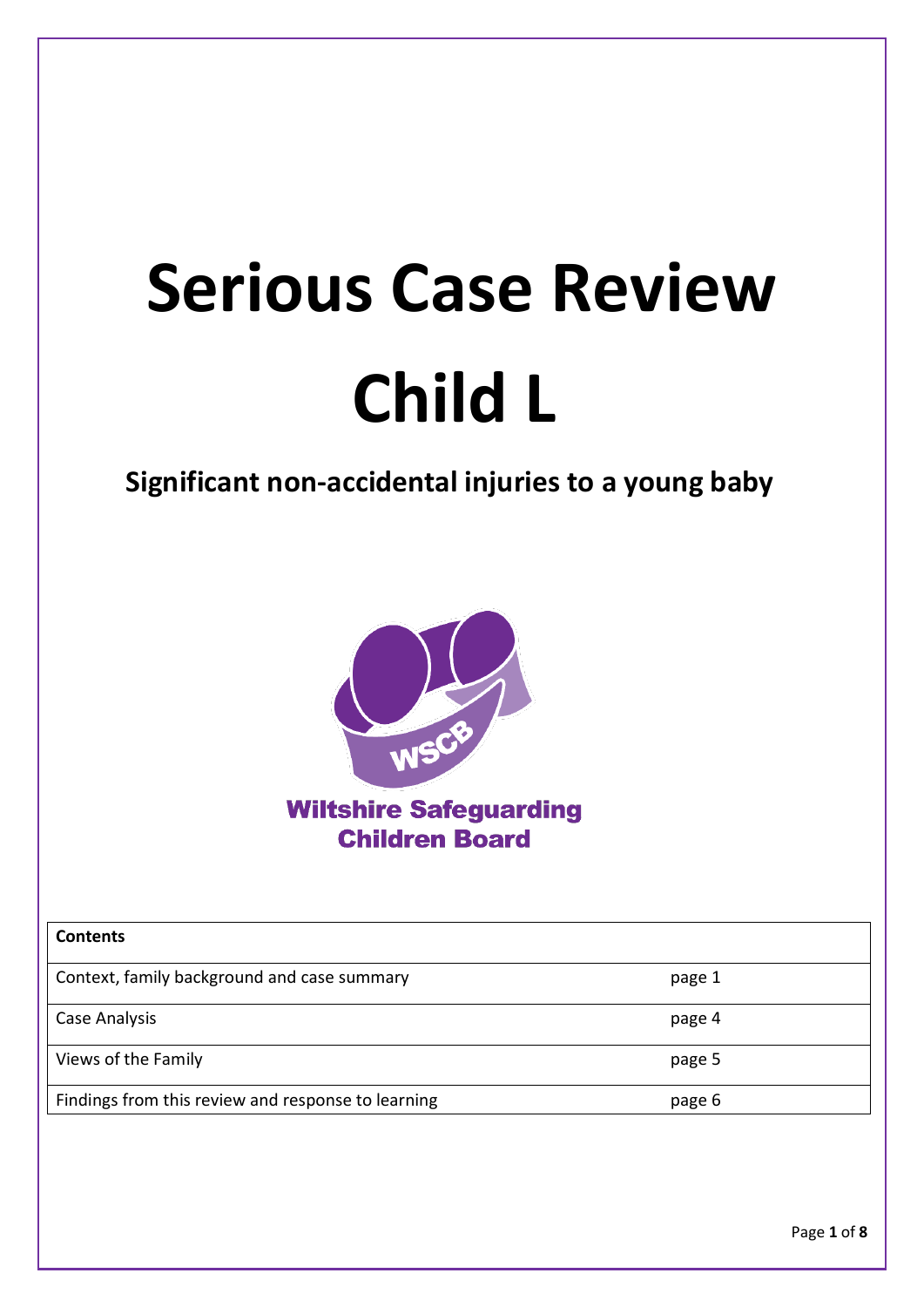#### **Context**

In August 2018, Child L was admitted to hospital and was placed in intensive care with life threatening injuries. She was three and a half months old. Her Father has been convicted of GBH and sentenced to 9 years in jail. The injuries sustained by Child L were such that they meet the criteria set out in 'Working Together 2015' for a Serious Case Review (SCR).

An alternative model for this review was agreed. Following the completion of the required Rapid Review, agencies agreed to foreshorten the traditional SCR methodology of "commission – review – delivery to practitioners". Instead it was agreed that the involvement of practitioners (through 4 multi-agency workshops) would constitute the review itself and that we would use those workshops to discuss the case, explore the issues and identify some ways forward: the workshops were the SCR. These workshops were independently facilitated by Research in Practice (RIP) and involved 82 participants from a range of agencies. The outcome from those externally facilitated workshops form the basis of this review which has been authored by the Independent Chair, Mark Gurrey with support from the LSCB (as was) Quality Assurance Lead, Julie Upson who is also independent of the partner agencies involved.

The workshops were constructed to:

- promote reflection and objectivity; become one's own internal supervisor to enhance hypothesis generation, analysis, reflection and critical thinking in assessment and intervention
- set out the importance of forming effective relationships and the crucial role played by observation
- encourage the adopting an 'eyes wide open', strengths-based approach with outcomes for children in clear sight and mindful of misplaced or unevidenced optimism
- ensure hearing and understanding the family's history and story (including fathers) within an attachment and systems framework
- ensure practice is narrative not episodic
- encourage a culture of urgency, with courageous conversations (with families and colleagues) from the outset

An evaluation of the process followed and is included at the end of this report. One key finding however, worth stating here, was that the evaluations of the workshops evidenced that 98% of participants rated the content quality as very high and the likely impact on practice as very high/high(98%).

| Child L      | Subject of this report aged 3 and a half months at time of injury                       |
|--------------|-----------------------------------------------------------------------------------------|
| Child B      | Half sibling of Child L and sibling of Child C aged 4 years                             |
| Child C      | Half sibling of child L and sibling of Child B aged 7 years                             |
| Mother       | Mother to Child L, Child B and Child C, aged 31 at time of incident                     |
| Father       | Father of Child L, aged 21 at time of incident, serving soldier                         |
| Adult D      | Mother's ex-partner and father of Child B and Child C                                   |
| Paternal     | Parents of Father, living in another local authority area with their 2                  |
| Grandparents | other children, none of whom were previously known to children's services or the police |
|              |                                                                                         |

#### **Family Background and Case Summary**

Mother, Child B and Child C were known to children's social care and had previously been subject to periods of Child in Need and child protection planning as Mother was a victim of domestic abuse from Adult D. Mother had a history of depression and suicidal threats and on several occasions made threats to kill herself and Child B and Child C whilst drunk. She was described as an "alcoholic" and disclosed that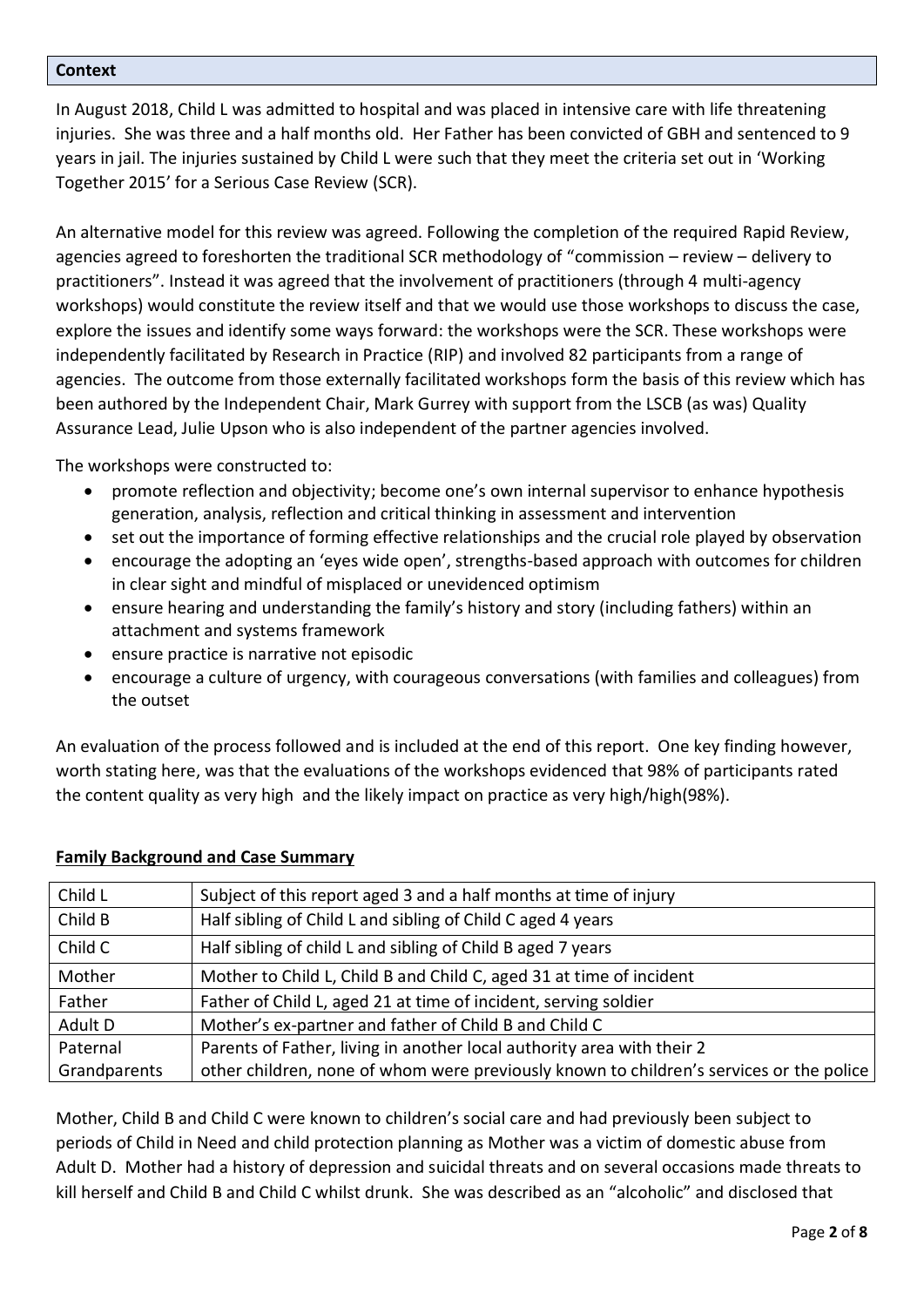both her parents had been heavy drinkers and that she had been binge drinking since the age of 18. She was assessed by both mental health and substance misuse services and offered support. However, her engagement with these agencies was inconsistent and sporadic. Eventually, because of poor engagement, support from the substance misuse service was removed and she was provided with an online service only for a period of time.

Mother became pregnant with Child L following a short relationship with Father, a serving soldier living in Barracks when they met. Concerns were raised throughout the pregnancy about Mother's alcohol consumption by the Midwife and Mother told professionals that she was attending her mental health appointments and accessing support for her alcohol dependency. The midwife completed two MASH Referrals and a single assessment was completed to assess Mother's drinking and the impact of this on her unborn baby. The outcome of this assessment was that the case sat below Child in Need (CiN) status and a Family Key Worker from the Council's Support and Safeguarding Service was allocated. Child L was born at the end of April. The case was closed in May 2018 and although a CAF Early Help Assessment was discussed as part of the step-down process, agencies deemed this was not needed. Child L was spending weekends with her Father at his parent's house at this point.

By June 2018 concerns about Mother's mental health and drinking resurfaced and there were a number of crises events that resulted in Strategy Discussions and Section 47 enquiries. It was agreed that Mother was to have no unsupervised contact and a safety plan was put in place. This included the agreement that Father was not to return Child L to Mother's care if Mother was intoxicated. The support from Maternal Uncle and a friend of Mothers' to supervise Mother's care of Child L quickly broke down and it was agreed between Mother and Social Worker that Child L should remain in the care of her Father. Child L was made subject to a child protection plan at the end of July, under the category of neglect. At this point Child L was being cared for by her Father and Grandparents at Paternal Grandparents' home and had started attending a local nursery.

Injuries and bruising to Child L were observed on three separate occasions between 6<sup>th</sup> and 15<sup>th</sup> of August: the first was observed by the nursery; the second by Mother at the Contact Centre; the third again observed by the Nursery. On August 19<sup>th</sup> Child L was admitted to hospital with life threatening injuries. Child L had been in the sole care of Father at the time, he was not able to provide an explanation for the injuries and was arrested for GBH with intent.

Child L is now in Foster Care. She has significant neurological impairment resulting in profound disabilities. Child B and Child C are living with Adult D.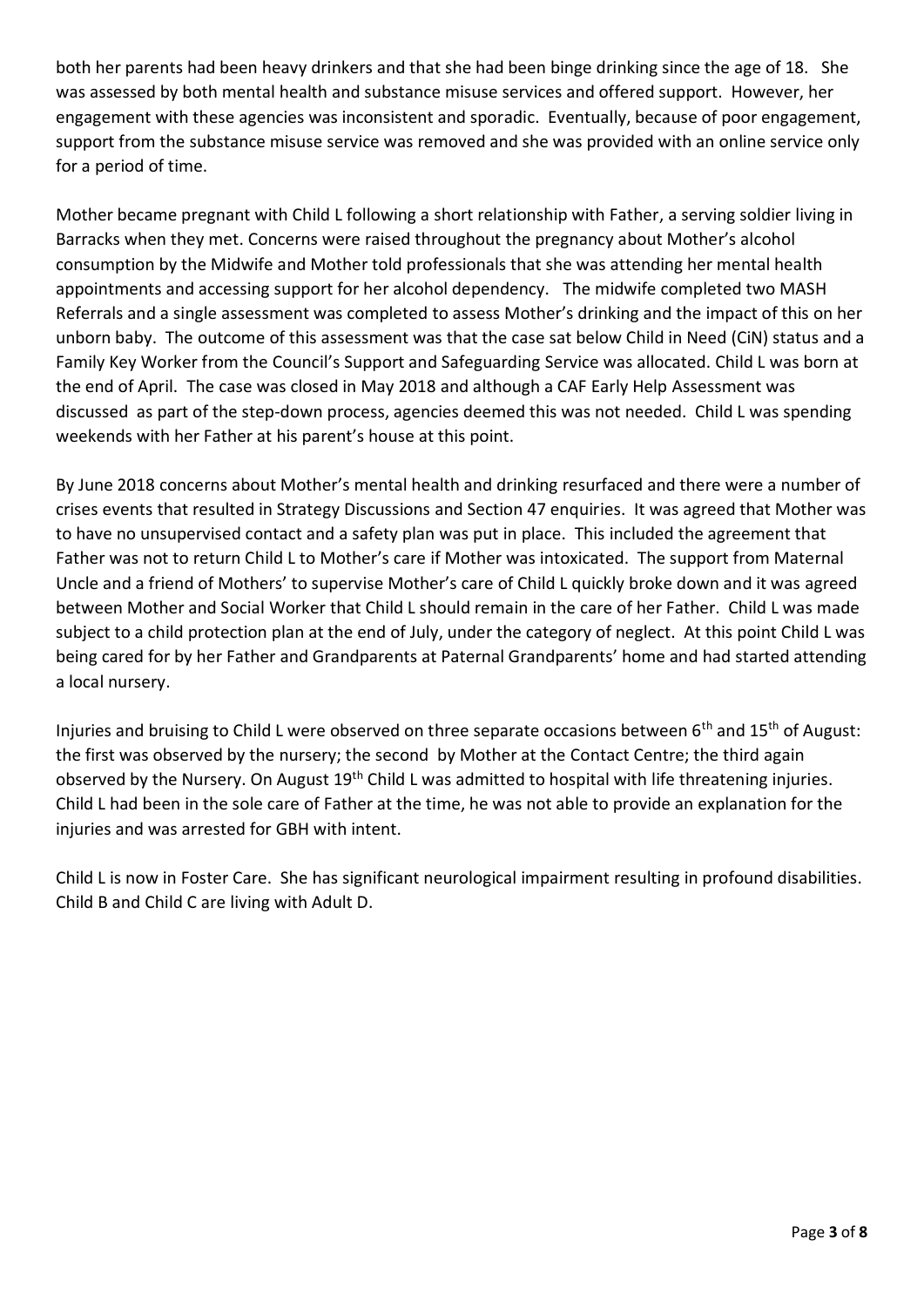#### **Case Analysis**

Concerns relating to how agencies worked together begin during the pre-birth period. There is evidence of over optimism by agencies in relation to Mother's ability to control her drinking and engage with support services. Midwifery spoke directly to the substance misuse service to find out if Mother was engaging with them in the way that she was reporting and were persistant in raising their continued concerns regarding her use of alcohol. In addition, there is no evidence of any agency exploring the reasons behind Mother's drinking despite her disclosure of her own childhood experiences and domestic abuse whilst in a relationship with Adult D. It is not clear from the chronologies reviewed that information shared between Health Visiting and Midwifery within meetings was recognised and recorded appropriately. This meant that there was no opportunity for targeted ante-natal visits earlier on in the pregnancy.

The outcome of the single assessment completed following the referral from the midwife was that the case should sit at Support Level, between Early Help and Child in Need. The assessment lacked a critical view of Mother's history and insufficient focus was given to whether a more formal statutory level of intervention was warranted. Although there were regular multi-agency meetings including key professionals, the case remained managed at too low a level with the current and future risks not well defined as part of a robust multi-agency assessment.

Following the birth of Child L, Support and Safeguarding and Health Visiting were reassured by Mother's assertions that she was not drinking, did not feel the need to and was happy and coping. Considering Mother's history, this was very optimistic and suggests a lack of understanding of addiction. Mother has since said that in fact she was not coping at this time and needed continued support. This optimism by professionals resulted in the case being closed just 3 weeks after Child L's birth.

Mother was the focus of concerns by all agencies with Father and his family seen as protective. However, there is little reference to him being in meetings and references to him in assessments appears limited. It is stark that within the agency chronologies reviewed as part of the Rapid Review there is no evidence of Father actually being spoken to until June 2018. Contact with agencies was often through Paternal Grandparents and Child L was often in their care whilst Father remained in Barracks. No agency ever challenged this view of 'good Father vs bad Mother' – the drive to find a safe(r) placement for Child L appeared to override a fuller assessment of Father. As a result, it was agreed that Child L would be cared for by Father without any assessment of either his parental capacity or indeed that of Child L's Grandparents and there was little observation of any of them with Child L. No agency knew how much time Father had spent independently caring for Child L whilst living with her at the family home. The home LA did not inform the LA in which Child L was now living that she was a child subject to a child protection plan, which would have been good practice.

The response to the bruises and injuries in the week leading up to Child L's admission to hospital was of concern and did not follow procedure. The nursery was not active enough in ensuring the social worker knew about them and Father's explanations on two occasions were accepted with no further assessment or examination sought. Even though the nursery was not made aware by the home LA that Child L was subject to a child protection plan the expectation would have been that the bruising was responded to and reported appropriately.A further bruise was noted by Mother whilst at the Contact Centre; again, this was not appropriately reported and Father's explanation accepted. There was a significant failure in not reporting these injuries and bruises and highlights the importance of ensuring all professionals understand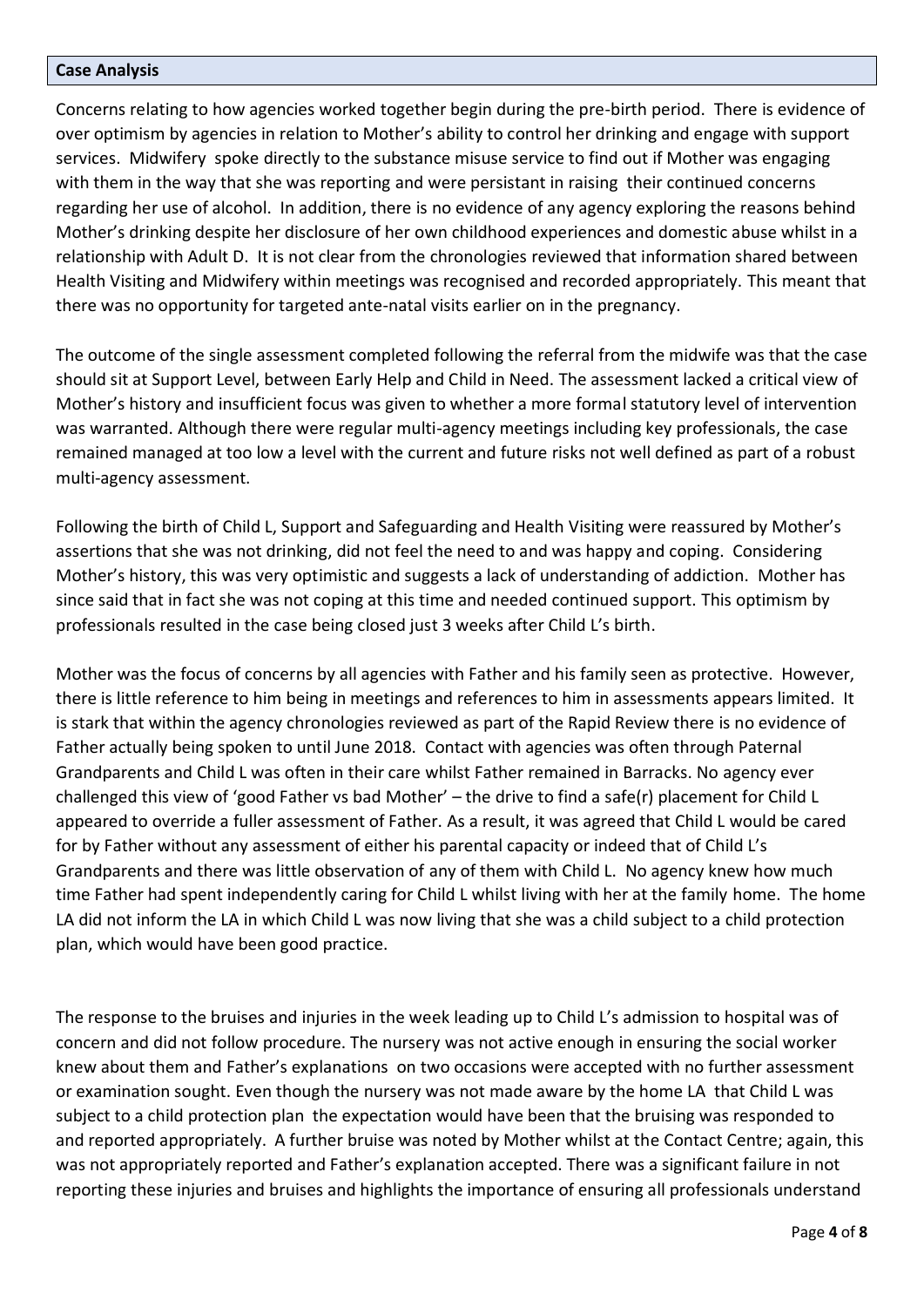the significance of bruising in non- mobile babies, are able to retain a respectful doubt about parental explanations in such circumstances and are confident in the reporting process. Relevant Safeguarding Partners will need assurance that issues regarding reporting of bruises by agencies have been addressed within the nursery and other settings.

## **Agencies Involved**

As part of this review the following agencies were contacted to provide information and their staff attended the practitioner workshops:

- Adult Mental Health Services
- Local Authority Families and Children's Services
- Health Visiting Service
- Children's Centre
- Salisbury Hospital NHS Foundation Trust
- GP Surgeries for both Mother, Father and Child L, Child B and Child C
- University Hospital Bristol NHS Foundation Trust
- Police
- Adult Substance Misuse Service
- Contact Centre
- Army and Unit Welfare
- Nursery in neighbouring local authority area (where Paternal Grandparents lived)
- Children's Social Care in neighbouring local authority area (as above)
- Out of Hours GP Service

In addition, a Case De-brief workshop was held attended by 20 practitioners and line managers directly involved in the case.

#### **Views of the family**

Mother, Father and Paternal Grandfather have contributed to the review.

Mother identified the period just after the birth of Child L as difficult: the case was closed 4 weeks after Child L's birth. From Mother's perspective all agencies were saying everything was going well and Mother described not feeling confident enough to disagree with this view and say that she was not OK; that she was struggling and was worried she might have post-natal depression. Mother could not identify if there were things that professionals could have done to make her feel more able to speak out about how she was feeling at this time.

A few weeks after the case had closed Mother was drunk whilst in the care of Child L. Mother described professionals' viewing this incident as a "blip" rather than an indication that she was finding it hard to cope. Mother felt that if support been put back in place at this time this may have made a difference. Within a couple of weeks there was another incident where Mother was drunk whilst in the care of Child L and it was at this point that arrangements were made for all her children to be cared for by their respective fathers. She had no family she could fall back on to provide supervision of her care of Child L which meant there was little choice but for Child L and her other two children to live elsewhere. Child L was less than 2 months old at this point and Mother said that it was very hard to be separated from her when she was so young, even though she now recognises that she would not have been able to care for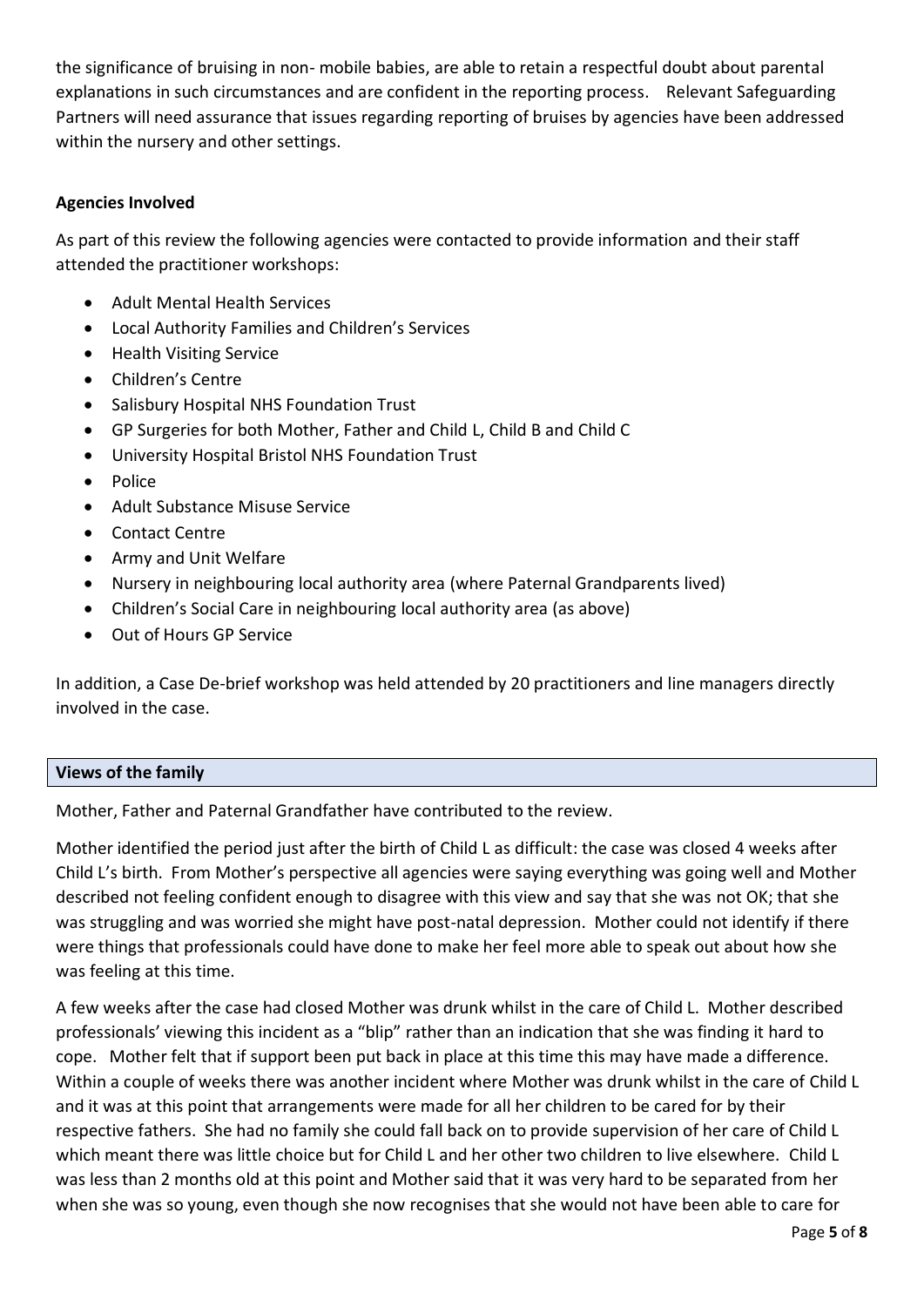her at that point. Mother also felt that she was not kept up to date about when the children might be returned to her care or about how Child L was, and this led to her feeling excluded. She did not know that Child L was attending nursery until the incident and would have liked, for example, the Health Visitor to phone her to tell her about Child L's progress. Mother felt that had there been a suitable mother and baby unit available this would have helped her to get well whilst continuing to be able to care for Child L.

Father was spoken to in prison and he described feeling overwhelmed by the circumstances of becoming a new father in the context of a difficult relationship with Mother and disruption of his army career. He said he did not feel able to talk about how he was feeling with professionals. No professional came to visit him at his barracks and had they done so he stated that he may have felt more able to be open. He said that his relationship with Mother became very difficult after the birth of Child L and this added additional pressure to the situation.

Father also commented that he did not feel he understood his rights as the father of Child L, for example understanding that he had parental responsibility and that it was not just the mother who could make decisions about the child. As a new father he was shown the Dad pad, but he described this as being unappealing and not something he would have referred to.

Paternal Grandfather also contributed to the review. He shared the view that his son's voice had not been fully or properly heard in the work and, conversely, that too much weight was given to Child L's mother. He and his wife had been active in Child L's care when she moved, and the injuries occurred when they were on a long-planned holiday to Florida. Needless to say, they remain devastated by what happened to her.

# **Findings from this review and response to learning**

Wiltshire has not waited for the review to conclude before acting on the learning and action has already been taken in relation to some of the learning from this case:

- The Midwifery/Health Visitor Pathway has been revised and relaunched
- [Multi-agency Protocol on Bruising and Injuries in Non mobile Babies and Children](http://www.wiltshirescb.org.uk/wp-content/uploads/2019/02/FINAL-Multi-agency-guidance-Bruising-and-injuries_non-mobile.pdf) has been revised in the light of this case and relaunched across the agency network. The new protocol and guidance includes a [Leaflet for parents](http://www.wiltshirescb.org.uk/wp-content/uploads/2019/02/Bruising-Protocol-Leaflet-for-parents.pdf) which has been well-received by professionals in supporting their confidence in following the guidance.
- Wiltshire has also undertaken a thematic review into significant physical injuries to children under 1yr . The circumstances of Child L and learning from this case have been incorporated into this review.

# **Learning from the workshops: Practice Themes**

There were four major practice themes inherent in this case that emerged from the practitioner's workshops. These are set out below including some detail about how they manifested in this case and the agreed enablers that could help address them and improve practice outcomes.

## **Theme 1 - Communication and Information Sharing**

**Issues** 

- Reluctance or lack of confidence in phoning other agencies and checking things out
- Not knowing who to contact either individual or agency; understanding roles because of service changes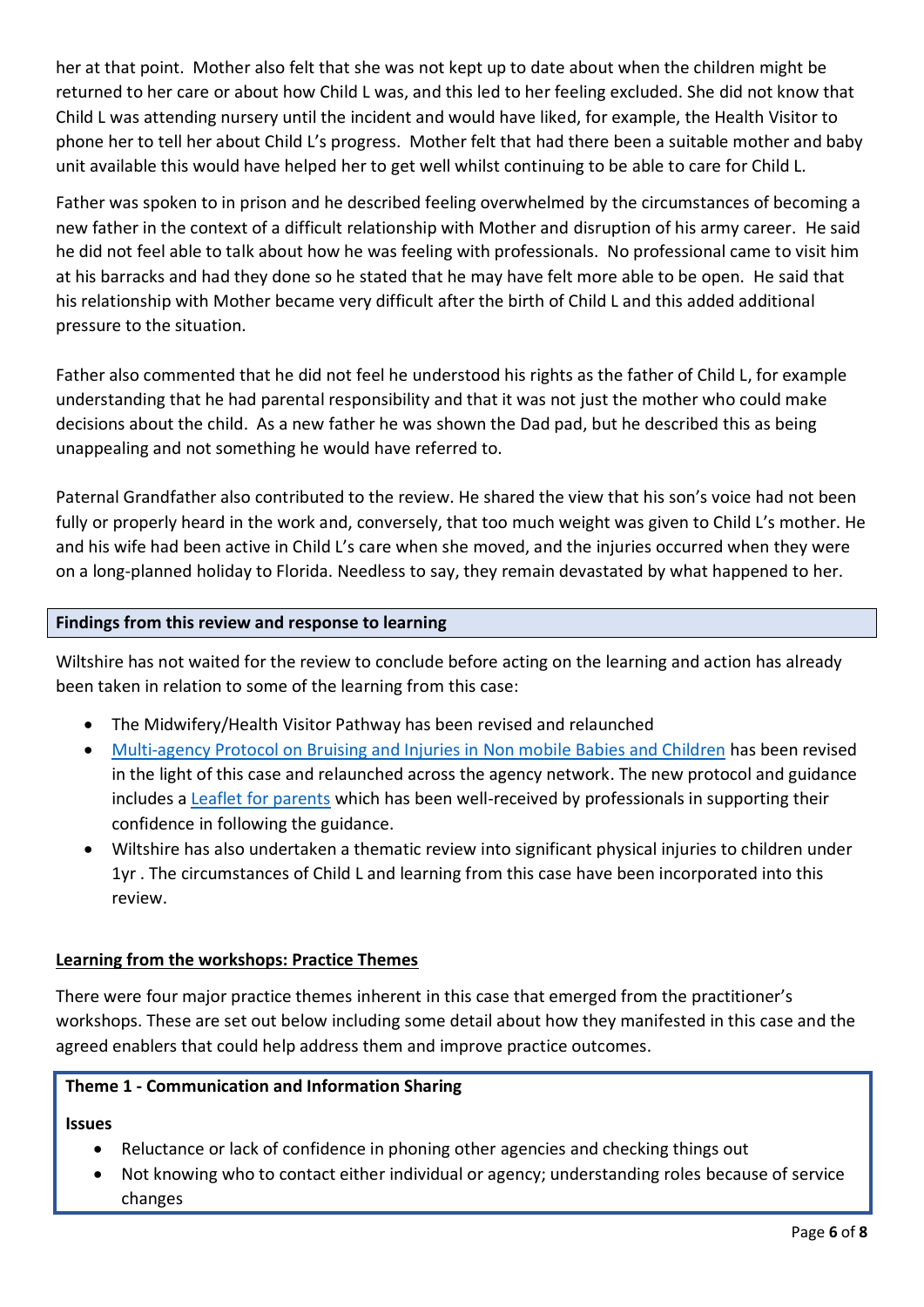- Being able to articulate concerns clearly to parents/in referrals and assessments/ in case notes
- Being heard and feeling listened to; confidence to challenge if we don't have this how do we create it?

#### **Responses**

- List of local agencies and contact details this to be kept electronically to aide updating and accessibility
- Shadowing of roles in other agencies as part of induction and professional development
- Sharing prompts for language to use in referrals and other useful tools/guidance: " if nothing changes the impact on the child will be …"
- Good record keeping for yourself but also for others taking over a case
- Make use of **'**My conclusions are … my evidence is ….'
- Being clear and concise
- Summarise/reflect back what has been said (to both parents and other professionals)
- Prepare scripts for conversations
- Say and write what you mean
- Clarify consent to share information

#### **Theme 2 - Early Support**

**Issues** 

- Reluctance to initiate an Early Help Assessment seen as onerous and burdensome
- Services actively discouraged not to initiate (focus on their core purpose and early help assessment not seen as part of this)
- Lack of ownership across agencies
- TAC meetings poorly attended so commitment to attend falls
- Lack of available services to support even if needs are identified

#### **Responses**

- Development of the Early Support Hub within Wiltshire MASH
- Roll-out of the revised Early Support Assessment and shared IT systems as part of FACT Project
- Improve understanding and ownership of the Early Support Assessments function as a multiagency framework for working together and sharing information about a child and their family

# **Theme 3 – Curious and Holistic Practice "To get the whole picture we need to know the whole family" Issues**

- Don't want to upset families don't have the emotional capacity to get into a difficult conversation
- Assuming others have done it
- Understanding the difference between information and evidence
- Starting with and retaining a fixed mind set/bias
- Have concerns that remain but don't know what to do with them
- MASH seen as the place where all information is held

#### **Responses**

- Clarify role of MASH in logging and storing information
- Use of genograms
- Revisit difficult questions (e.g. keep asking about domestic violence)